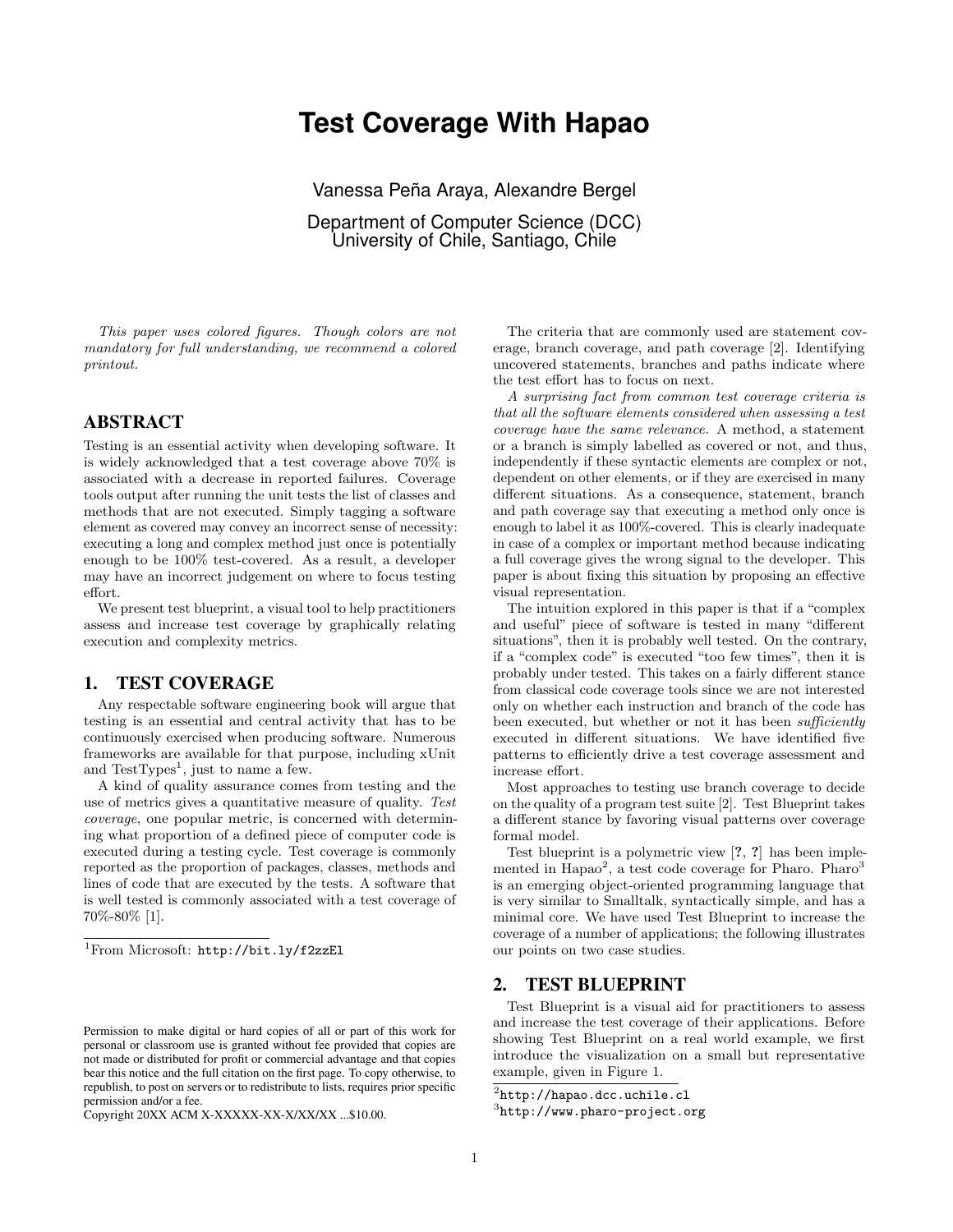<span id="page-1-2"></span>

Figure 1: Test blueprint description.

Large boxes represents classes (C1, C2 and T). Inheritance is indicated with a connecting line between classes. Subclasses are below their superclass. C1 is the superclass of C2. The superclass of C1 is not part of the analysis.

Inner boxes represent methods. C1 defines five methods, a, b, c, d and e. C2 defines one method, f. Each method is represented as a small box, visually defined along fives dimensions:

- height is the cyclomatic complexity of the method. As the method may take different paths at execution time, the higher the box will be  $(e.g.,$  Method b). The minimal visual representation of a method is a 5 x 5 square. A method with an empty body is therefore represented as such.
- width is the number of different methods that call the method when running the tests. A wide method (f) means the method has been executed by many different methods. A thin method (a, b, c) means the method has been executed zero or few times.
- gray intensity reflects the number of times the method has been executed. A dark method (d, f) has been executed many times. A light-toned method (c) has been executed a few times.
- a red border color (light gray on a B&W printout) means the method has not been tested (i.e., executed by the tests) (a, b). A blue border indicates abstract methods. A green border indicates that the method is a test method, defined in a unit test. Note that a unit test may contain methods that are not test methods; utility methods for example.
- the call-flow on the self variable is indicated with edges between methods. This happens if the body of a contains the expression self d, meaning that the message d is sent to self. The methods a calls d on self. The method b calls d and c on self. Note that we are focusing on the call-flow instead of the controlflow. The call-flow is scoped to the class. Call-flow is statically determined from the abstract syntax tree of the method. Calling methods are located above the called methods  $(e,q., a$  is above d).

Each choice made for the design of test blueprint is justified in the following sections.

#### 2.1 Coverage evolution

We have undertaken a major effort to increase the coverage of the Moose test suite<sup>[4](#page-1-3)</sup>.

Figure [2](#page-2-0) shows the evolution between the version 13 of the core test suite, before we started our coverage increase, and the version 48 of the test suite, after our effort. Version 13 comprises 15 unit tests and 176 test methods, which covered 63.54% of the package Moose-Core. Version 48 of the test suite raises the figures to 23 unit tests, 252 test methods, totaling a coverage of 86.07%.

The MooseElement class hierarchy has evolved during our effort. Producing new unit tests offers the opportunity to reconsider the relevance of each uncovered method: meaningless and obsolete code is removed. We started our effort with the version 313 of the package Moose-Core. This package comprises of 27 classes and 467 methods. The version 326 is cleaner, which comprises of 26 classes and 440 methods.

#### 2.2 Complexity reduction

The internal representation of a class offered by Test Blueprint is effective at guiding a complexity reduction effort.

Figure [3](#page-2-1) shows the evolution of a central class in the MetacelloBrowser application<sup>[5](#page-1-4)</sup>. While we were increasing the coverage of the application, we exercised a number of code refactorings and dead code removal. Version 1.58.1 on the left-hand side contains 69 methods, where only 28 are covered (painted in gray), representing a coverage of 40.57%. This version contains a very tall uncovered method. This method is much more complex than others because of its size (it has a cyclomatic complexity of 15 whereas other methods have a complexity ranging from 2 to 7).

Version 1.58.9 on the right-hand side contains 66 methods, where 40 are covered, bringing the coverage to 60.60%. The complex method has been cut down into pieces, shorter in length and easier to test.

#### 3. HAPAO

Test blueprint is implemented in Hapao, a test code coverage tool implemented in the Pharo programming language. Hapao is designed to consider each of the requirements given above.

Figure [4](#page-3-0) is a screenshot of Hapao. The window title shows the version of the application being visualized. The tool bar contains a number of options for exporting; zooming; running the tests; getting statistics; opening a new window on the same software; getting help. Right-clicking on a class opens a menu with navigations options.

## 4. REFERENCES

- <span id="page-1-0"></span>[1] Audris Mockus, Nachiappan Nagappan, and Trung T. Dinh-Trong. Test coverage and post-verification defects: A multiple case study. In Proceedings of ESEM'09, IEEE.
- <span id="page-1-1"></span>[2] Hong Zhu, Patrick A. V. Hall, and John H. R. May. Software unit test coverage and adequacy. ACM Comput. Surv., 29(4):366–427, 1997.

<span id="page-1-3"></span> $^4$ <http://www.moosetechnology.org>

<span id="page-1-4"></span> $^{5}$ <http://www.squeaksource.com/MetacelloBrowser.html>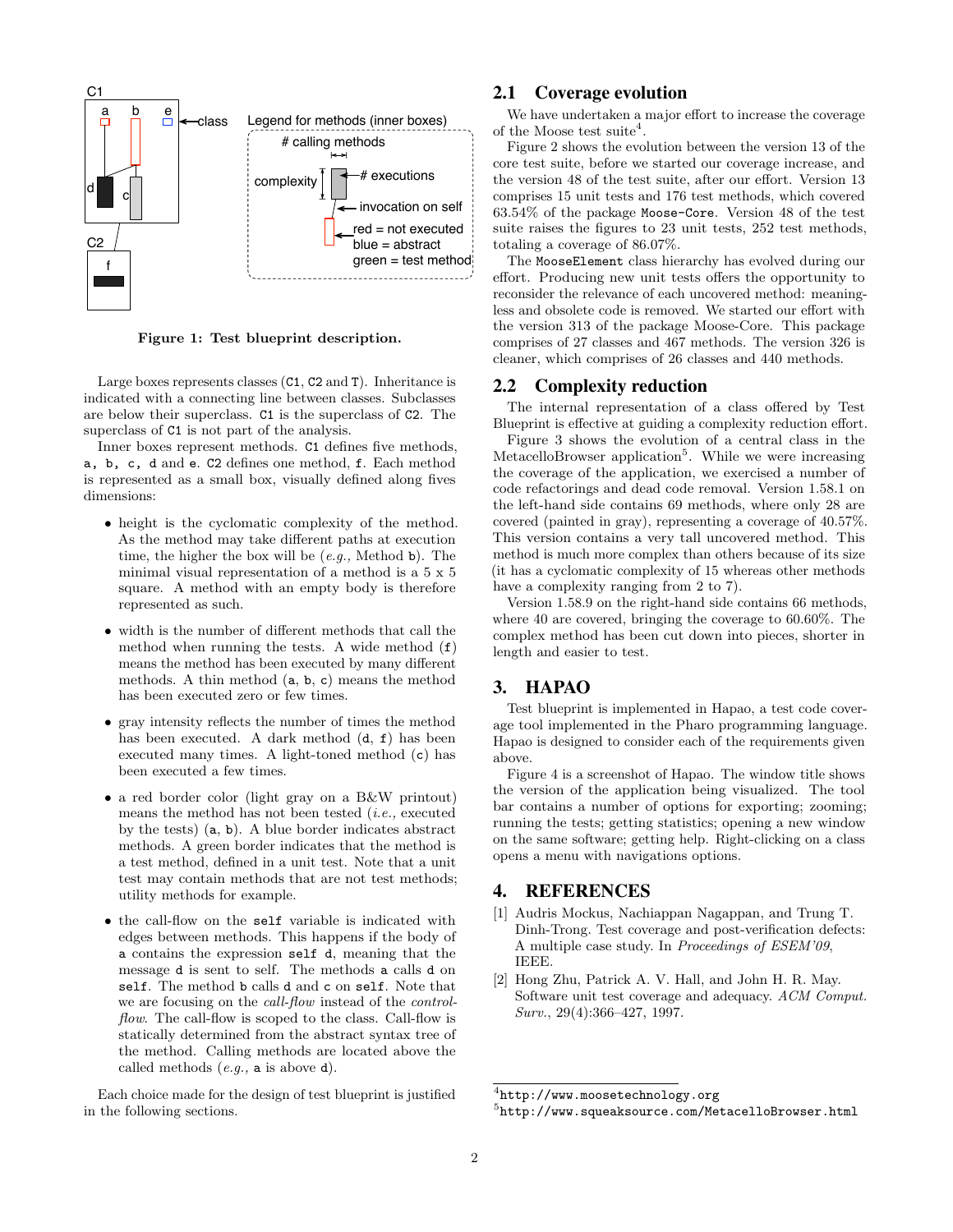<span id="page-2-0"></span>

Figure 2: Evolution of the MooseElement class hierarchy.

<span id="page-2-1"></span>

Figure 3: Complexity reduction in MetacelloBrowser.